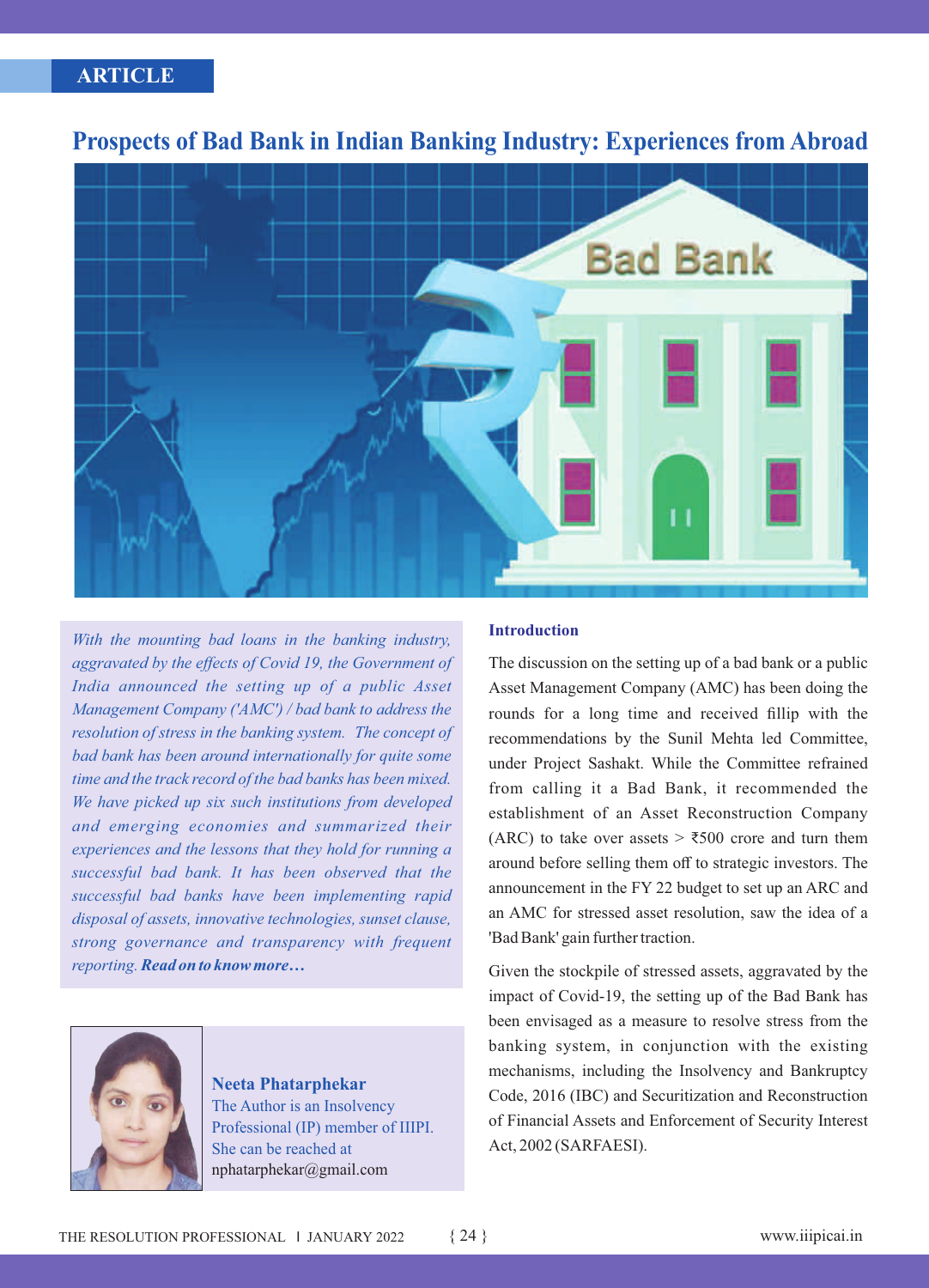# **CARTICLE**

## **1. National Asset Reconstruction Company Limited (NARCL) and India Debt Resolution Company Limited (IDRCL)**

In September 2021, the government announced the setting up of NARCL, with the avowed objective of consolidating stressed assets for their subsequent resolution. The NARCL will be majority owned by public sector banks in which the State Bank of India, Union Bank of India and Indian Bank have picked up 13.27 per cent stake each, while Punjab National Bank has acquired about 12% stake<sup>1</sup> in NARCL.

NARCL has an objective to acquire high value stressed assets ( $>$  ₹ 500 crore) from the banking institutions, aggregating  $\sim \bar{\tau}$  2 lakh crore, in a phased manner. NARCL will pay the agreed value for the bad assets in the form of 15% upfront cash and the balance 85% through government guaranteed security receipts. The cabinet has cleared the proposal to provide a government guarantee worth  $\bar{\tau}$  30,600 crore to the security receipts issued by NARCL. This guarantee will cover the shortfall between the face value of the security receipt and the actual realization value from the sale or liquidation of the asset. It will be valid for a period of five years.

Under the process, the lead bank, on receiving an offer from NARCL, will go for a 'Swiss Challenge', wherein other asset reconstruction players will be invited to better the offer, to discover a higher valuation for the nonperforming asset on sale.

### In the aggree trans **In the first phase, 22 fully pr ovisioned assets, " aggregating ₹ 90,000 crores have been identified for transfer to the NARCL.**

In the first phase, 22 fully provisioned assets, aggregating ₹ 90,000 crores have been identified for transfer to the NARCL. Alongside NARCL, India Debt Resolution Company Limited (IDRCL) has been proposed as a service company/operational entity which will manage the assets and engage market professionals and turnaround experts. The public sector banks and public financial institutions will hold up to 49% stake in IDRCL and the



balance will be held by private sector institutions. The NARCL-IDRCL structure will work in tandem with NARCL acquiring the stressed assets and IDRCL being engaged in their management and value addition.

As per the report issued in November 2021 by the Committee set up by the Reserve Bank of India (RBI) for the review of the working of AMCs (RBI Committee), the sub-optimal performance of the AMCs currently in operation has been attributed, inter alia, to paucity of funds and lack of focus on acquiring necessary skill sets for holistic resolution of distressed borrowers. NARCL with a corpus of ₹ 6,000 crores, and a government guarantee of ₹ 30,600 crores for SRs issued by it, will be well-positioned to make attractive offers to the lenders. Further, given IDRCL's proposed mandate as a service entity which will engage with professionals and turnaround experts, it should be better equipped to deal with the resolution of stressed assets.

While it is early days and the full picture on the working of both the institutions is yet to emerge, we thought it would be worthwhile to look at the experiences of other countries who have taken this route.

## **2. Practices from Other Jurisdictions**

Distressed public asset management companies have been established in various jurisdictions, particularly during financial crises or to deal with high level of non-performing loans. However, their performance has been mixed. We have summarized below the performance of six representative economies from amongst the developed and emerging nations<sup>2</sup>, and the lessons that they hold for us.

<sup>1</sup> https://www.livemint.com/industry/banking/narcl-bad-bank-to-soon-bringmore-directors-on-board-11634461601346.html

Public Asset Management Companies: A Toolkit (2016). World Bank Group (https://openknowledge.worldbank.org/handle/10986/24332)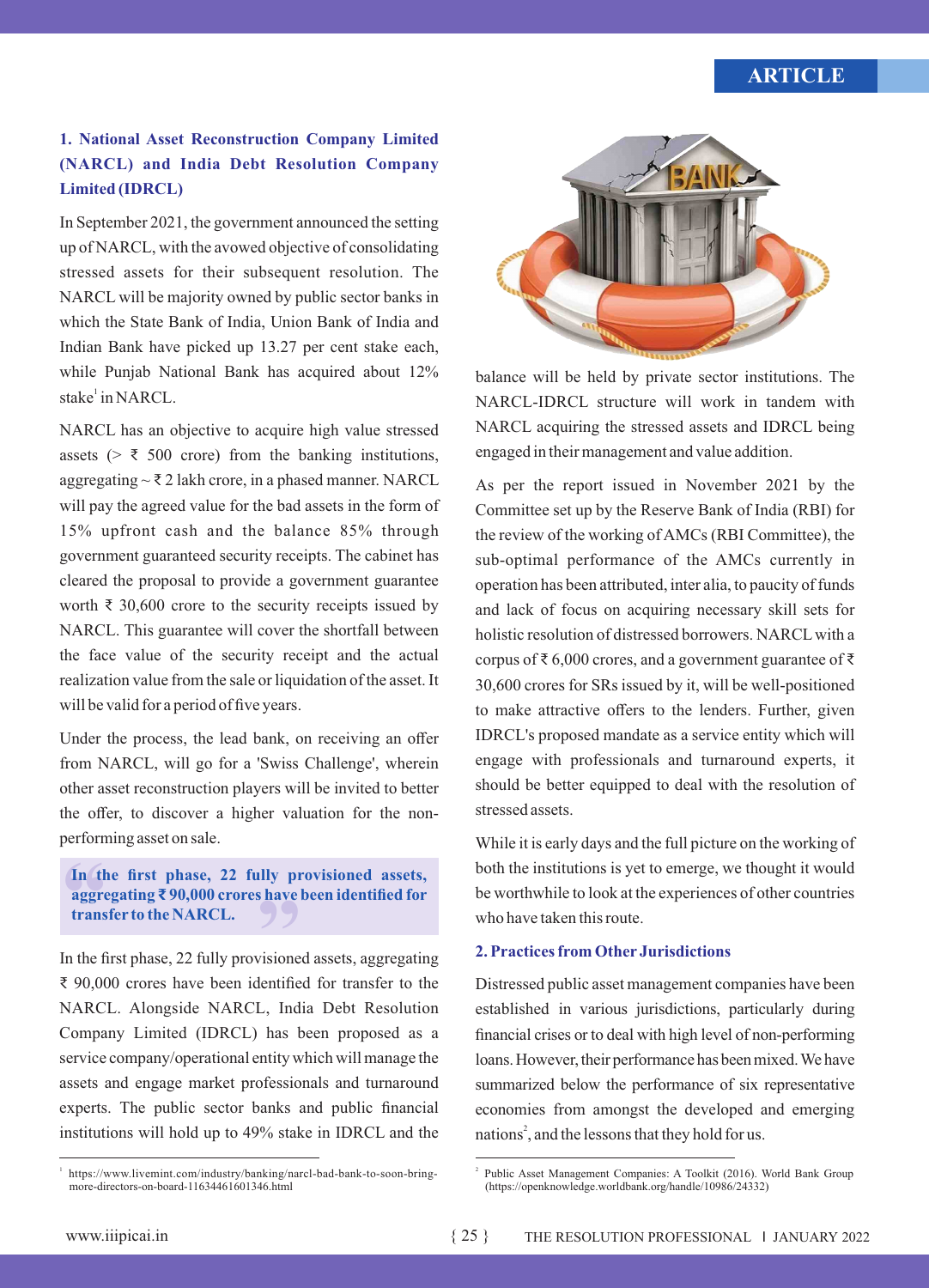#### **2.1. South Korea**

During the financial crisis of Korea during 1997-98, when the liquidity in the banking system was scarce, the Korea Asset Management Corporation (KAMCO) set up by the Government, played a vital role in facilitating the restructuring process by purchasing distressed assets from the banks, merchant banks, investment trusts, securities firms, insurance companies and other non-banking financial institutions, which allowed the banks to resume their normal lending. Disposal of such distressed assets was achieved by KAMCO through numerous methods including competitive auctions, establishment of joint ventures, restructuring, collection of rescheduled repayments, international bidding, bulk (pooled) sales and issuing asset-backed securities.

One of the most effective methods of disposal of stressed assets was through the introduction of an online national auction portal called OnBid. This portal integrates the information from KAMCO and disseminates it to the public, providing a one-stop online shop for the whole auction process from searching assets to executing the contracts. Over the years, OnBid has proved to be highly successful as an effective and efficient mode for auctioning stressed assets. KAMCO focused on rapid disposal of the assets and resorted to workout / restructuring only in the limited cases where there was clear potential to enhance the value. It largely adopted market-oriented pricing mechanism in purchasing the NPLs and recovered more than the purchase price it paid for the assets. By the end of December 2002, KAMCO had resolved ~ 60 percent of its US\$92 billion in assets, at an average recovery rate of 46.8 % of the face value<sup>3</sup>.

KAMCO has been a successful experience on account of various factors. It was quick to respond to the needs of investors and tailored products accordingly. It aggressively sought out foreign investors, who helped bring in fresh liquidity into the market along with technical expertise. It helped improve information flow on the assets which led to better risk assessment and improved pricing.

### **2.2. Indonesia**

The Indonesian Bank Restructuring Agency (IBRA) was established by the Indonesian Government as one of the measures to tackle the banking and economic crisis that fell upon the country following the Asian Monetary Crisis in mid-1997. IBRA was established on 26 January 1998 with an initial lifespan of 5 (five) years, which was extended till its termination on 30 April 2004. With the establishment of IBRA, the Government was instituting a 'bad bank' to allow the removal of bad loans from the banks, with an aim to promote the recovery of Indonesia's financial system.

**On B**<br>**Kore**<br>**whole**<br>**execu On Bid, an online national auction portal in South Korea, provides a one-stop online shop for the**  stop online<br>from search<br>**9** 9 **whole auction process from searching assets to executing the contracts.** 

IBRA had decided to function in two divisions – asset management of credits (AMC) and asset management of investment (AMI). As a part of the bank restructuring program, all the loss-making loans from state and other banks were transferred to IBRA. Obtaining clear title to the assets for the securities undertaken against the loan became a difficult task for IBRA. Further, it resorted to 'direct sale' of loans which did not require the publishing of a public tender. The potential buyer was to offer a minimum of 70% of the face value of the stressed asset and it was directly sold to him.

Over its lifetime, IBRA sold approx. 60% of its NPL portfolio with around 87% of the sales occurring just between 2002 and 2004. The average recovery rate of IBRA was only a meagre 22%, which reflected both the poor quality of loans and the lengthy time taken for sale of such NPL. The IBRA was largely a failed exercise on account of various factors including political interference, and also lack of transparency regarding the valuation of assets and recovery efforts<sup>4</sup>.

#### **2.3. Malaysia**

Danaharta was established as a national AMC by the Malaysian Government on 20 June 1998, in response to

 $3$  https://www.imf.org/external/pubs/ft/wp/2004/wp04172.pdf

https://www.imf.org/external/pubs/ft/wp/2001/wp0152.pdf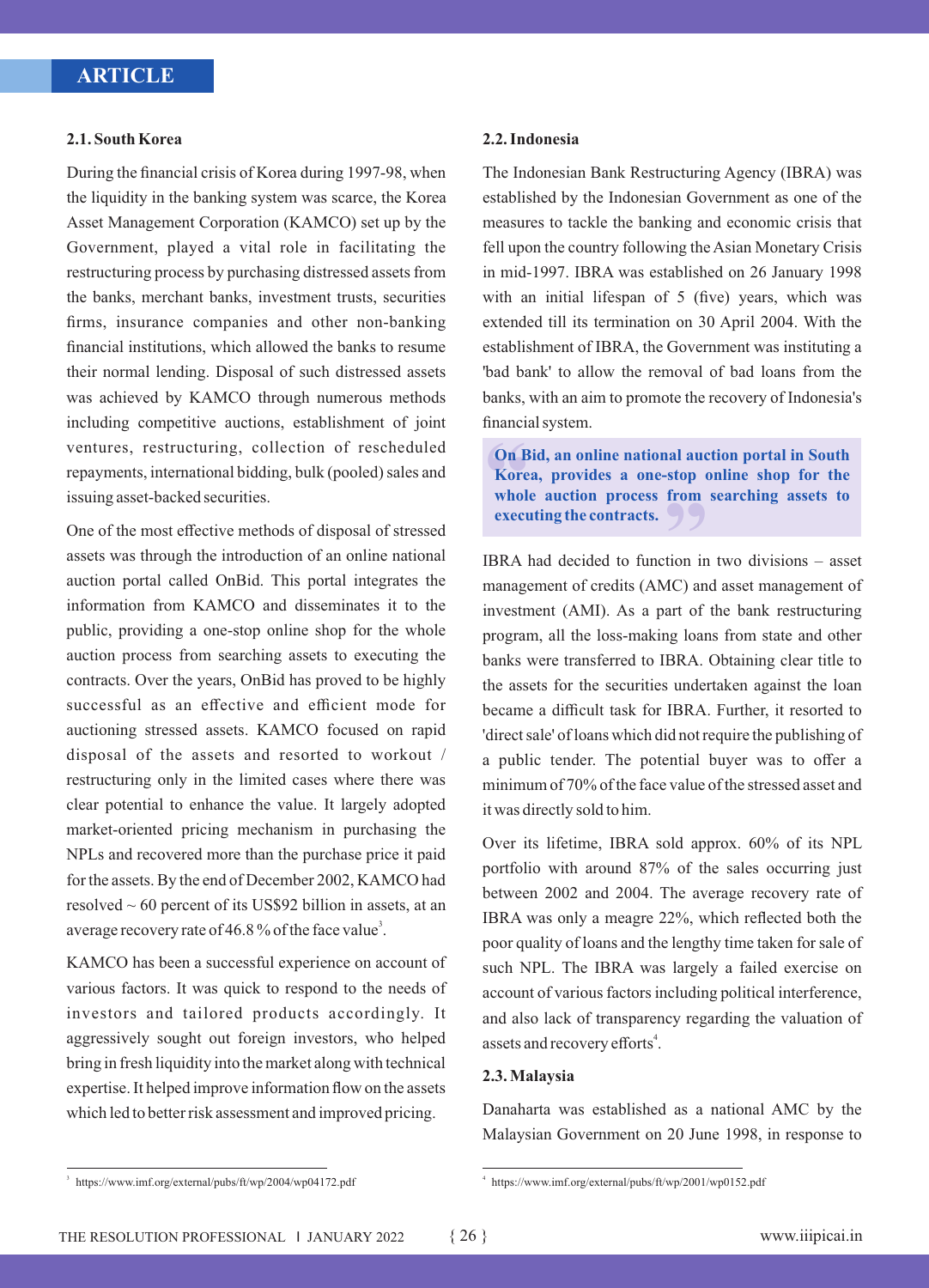the financial crisis. The main motive behind the establishment of Danaharta was the removal of NPLs from the financial system. NPLs accounted for a whopping 11.4% of the banking system loans in August 1998. Danaharta acquired assets at a market price and in exchange issued zero coupon government guaranteed bonds with a maturity period of five years. The threshold above which a financial institution could transfer its NPLs to Danaharta stood at above RM 5 million.

As of September 2005, Danaharta had resolved almost all the NPLs and recovered  $\sim$  RM 30.35 billion vs. the aggregate transfer value of RM 52.42 billion of the loans acquired, resulting in recovery of  $\sim$  58%. While the date of last transfer to Danaharta took place in March 2001, the last date for asset disposal was 31 December 2005 when Danaharta was eventually wound  $up<sup>5</sup>$ .

### Dana<br>succe<br>such **Danaharta of Malaysia has been recognized as a**  nas been re<br>
by internat<br> **(b) successful national AMC by international agencies such as the World Bank.**

Overall, Danaharta has been recognized as a successful national AMC by international agencies such as the World Bank. Among its various attributes which contributed to its success including strong legal authority, adequate financial support, and clear mandate, a key contributing factor was strong corporate governance and transparency. Its board published quantitative key performance indicators (KPIs) to assess Danaharta's effectiveness. It adopted the Malaysian Code on Corporate Governance. Danaharta published quarterly reports on its activities on its website and also recruited experienced professional staff, who were rewarded on the basis of achievement of KPIs.

## **2.4. Ireland**

5

The National Asset Management Agency (NAMA), established in 2009, was created to tackle the financial crisis in Ireland and function as a bad bank. NAMA has focused on non-performing property and real estate loans. NAMA acquired, in total,  $\sim$   $674$  billion worth of loans from the institutions participating in the NAMA scheme NAMA's success has been quite apparent in the decrease in the loans and receivables of NAMA to  $\sim \epsilon$  0.85 billion in 2020<sup>6</sup>. Though NAMA does not have an expiry date, it would be wound up when the Minister of Finance determines that its existence is no longer necessary.

Its success has been driven by a clear mandate with a commercial focus and its primary objective is to get the best possible returns for the state and to do so expeditiously. Further, NAMAbenefits from transparency and independence. NAMA reports quarterly and its management reports to Parliament every six months. Although NAMA is under high scrutiny, it has also been granted operational independence which allows NAMAto resist pressure from purchasers to sell at fire sale prices and from debtors.

## **2.5. United States of America**

Following the success of Grant Street National Bank (GSNB), a private bank created by Mellon Bank to transfer and resolve its own stressed assets, the government of the United States of America decided to establish a thrift management entity called Resolution Trust Corporation (RTC) in 1989. The stressed assets of the banks which were declared to be insolvent by the Office of Thrift Supervision, were eventually taken up by the Resolution Trust Corporation. RTC solicited bids from a wide variety of bidders and over time, developed standard procedures, documentation, forms which the potential investors could use to bid on various institutions. RTC was also responsible for selling more than \$450 billion of their real estate and disposing of 95% of their overall assets with a recovery rate of more<sup>7</sup> than 85%. While RTC was not exactly an asset management company, its experiences hold good for an AMC. RTC derived it success from focusing on timely funding and

and issued securities worth  $\sim \epsilon$ 31.8 billion to such institutions, based on a transparent independent expert evaluation.

<sup>6</sup> https://www.nama.ie/uploads/documents/Final-NAMA-Annual-Report-2020.pdf

<sup>7</sup> Frederick Mishkin and Stanley Eakins, Financial Markets and Institutions, Addison Wesley Longman, 2000, p. 498.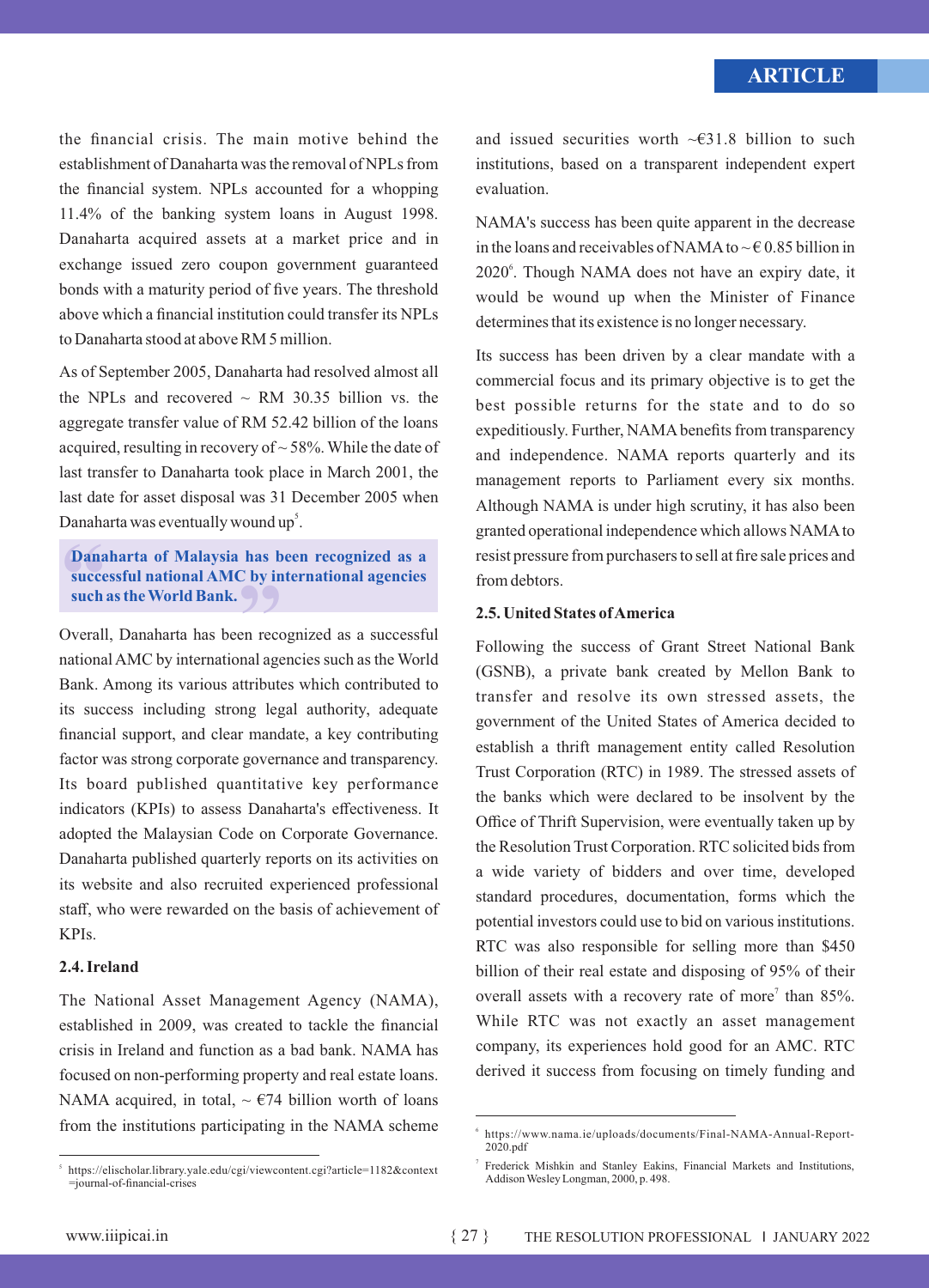# **ARTICLE CASE STUDY CASE STUDY CASE STUDY**

early and speedy disposition of assets. Of course, presence of a liquid, capital market assisted in the quick asset disposition. Strong internal controls, use of private sector professionals and well-designed incentives also contributed to the success of the institution.

## **2.6. Sweden**

Various countries throughout Europe have resorted to utilization of the good bank – bad bank approach in order to deal with the crises the banking sector in their countries. The initial bad banks in Europe were set up in Sweden when the Swedish government set up two bad banks i.e., Securum and Retriva around 1992. Securum was responsible for taking over 1/3rd of the balance sheet of the country's largest bank Nordbanken and was funded by the government. On similar lines, Retriva was set up for the purpose of taking over the toxic / stressed assets of another bank i.e.Gota Bank. In total, Securum and Retriva combined had acquired  $\sim$  \$871 million worth of stressed assets. Retriva was later merged with Securum.

While Securum was owned by the government, the management consisted of private individuals who were experts in their relative fields. This expertise proved to be useful in managing the stressed assets.

By the time, Securum was wound up in 1997, it had disposed of 98% of its portfolio of assets highlighting its great success by being wound up 5 years earlier than expected<sup>8</sup>. Securum's strategy for disposal of assets was straightforward and effective. Companies with low profitability, a low interest coverage ratio, a high debt/equity ratio, or no track record were filed for bankruptcy. Companies deemed to have potential were reorganized through mergers, acquisitions, and sales of assets.

It had the operational flexibility to take whatever actions were necessary to maximize the value of its assets. Securum was staffed by professionals, who had experience in restructuring, operating, and selling companies.

## **3. Conclusion and Key Takeaways**

Basis the experiences of the above international banks, we have summarized below certain key drivers for success of a public AMC.

### **3.1. Rapid disposal of assets**

One of the lessons from the experiences of the international banks is the focus on quick disposition of the assets. The board / management of the NARCL / IDRCL combine has to frame a clear strategy to identify upfront the assets which are capable of further value enhancement so that the turnaround / restructuring efforts are restricted to only those few. The default approach should be to focus on immediate commencement of disposal activities. One of the other common factors in the successes of the global institutions has been the deployment of tailored processes for disposal rather than a 'one size fits all' approach. KAMCO for instance widely resorted to international bidding and pooled sales, apart from the traditional competitive auctions.

**RTC of USA wa<br>
than \$450 billion<br>
of 95% of their of<br>
more than 85%. RTC of USA was also responsible for selling more n** of their read<br> **y**<br> **y**<br> **y**<br> **y than \$450 billion of their real estate and disposing of 95% of their overall assets with a recovery rate of** 

The 22 initial NPAs which have been identified for transfer to NARCL are fully provisioned, long vintage stressed assets, with most of the large ones having already been admitted into the NCLT for Corporate Insolvency Resolution Process (CIRP). Thus, NARCL may have a limited role to influence the resolution in these cases except perhaps to expedite the decision-making as a single point of contact. However, given that the proposal is to transfer bad assets aggregating  $\sim \xi$  200,000 crores, in a phased manner, NARCL, going forward, would preferably be entrusted with stressed assets of a much a shorter vintage. A flexible approach, aimed at targeting a wider investor pool and focused on rapid disposition of the asset should see NARCL preserving the value of the asset.

### **3.2. Strong commercial focus, with a sunset clause**

A strong commercial focus, with a sunset clause, would drive efficiency and reduce the pressure on the exchequer. Further, a sunset clause would guard against 'mission

<sup>8</sup> Journal of Financial Crises – Swedish AMCs: Securum and Retriva - Mallory Dreyer